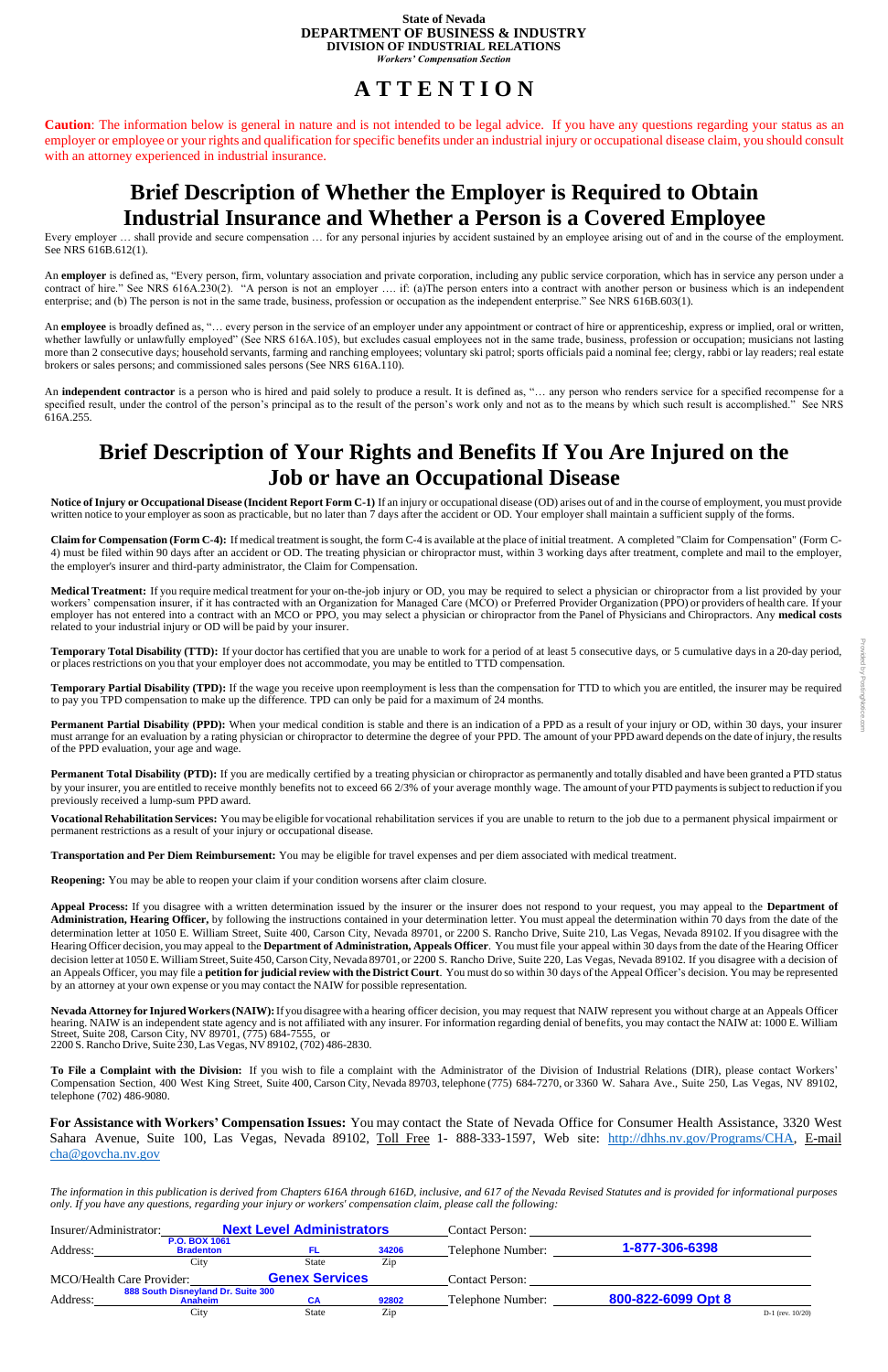#### **Estado de Nevada DEPARTAMENTO DE NEGOCIOS E INDUSTRIA DIVISIÓN DE RELACIONES INDUSTRIALES**  *Sección de Compensación Laboral*

## **A T E N C I Ó N**

**Advertencia**: La siguiente información es de naturaleza general y no pretende ser un consejo legal. Si tiene alguna pregunta sobre su condición de empleador o empleado o sobre sus derechos y calificación para beneficios específicos, bajo una reclamación por lesión industrial o enfermedad ocupacional, debe consultar con un abogado con experiencia en seguros industriales.

### **Breve descripción de si el empleador debe obtener un seguro industrial y si una persona es un empleado cubierto**

Cada empleador… deberá proporcionar y garantizar una compensación… para cualquier lesión personal por accidente que sufra un empleado y que surja de y en el transcurso del empleo. Ver NRS 616B.612(1).

Un **empleador** se define como "Toda persona, empresa, asociación voluntaria y corporación privada, incluida cualquier corporación de servicio público, que tenga en servicio a cualquier persona bajo un contrato de prestación de servicios". Ver NRS 616A.230(2). "Una persona no es un empleador… si: (a) La persona celebra un contrato con otra persona o empresa, la cual es una empresa independiente; y (b) La persona no tiene el mismo oficio, negocio, profesión u ocupación que la empresa independiente". Ver NRS 616B.603(1).

Un **empleado** se define en términos generales como "…toda persona al servicio de un empleador bajo cualquier nombramiento o contrato de prestación de servicios o aprendizaje, expreso o implícito, oral o escrito, ya sea que esté empleado de forma legal o ilegal" (Ver NRS 616A.105), pero excluye a los empleados ocasionales que no estén en el mismo oficio, negocio, profesión u ocupación; músicos que no duren más de 2 días consecutivos; sirvientes domésticos, empleados agrícolas y ganaderos; patrulleros voluntarios de esquí; funcionarios deportivos a quienes se les paga una tarifa nominal; clérigos, rabinos o lectores laicos; vendedores o corredores de bienes raíces; y encargados de ventas que reciben comisiones (Ver NRS 616A.110).

Un **contratista independiente** es una persona que es contratada y que recibe un pago únicamente para producir un resultado. Se define como "…toda persona que presta servicio por una recompensa específica para un resultado específico, bajo el control del director de la persona solamente en cuanto al resultado del trabajo de la persona y no en cuanto a los medios por los cuales se logra dicho resultado". Ver NRS 616A.255(2.

## **Breve descripción de sus derechos y beneficios si se lesiona en el trabajo o tiene una enfermedad ocupacional**

Discapacidad parcial permanente (Permanent Partial Disability, PPD): Cuando su condición médica es estable y hay una indicación de una PPD como resultado de su lesión o enfermedad ocupacional, dentro de los 30 días, su asegurador debe coordinar una evaluación por parte de un médico o quiropráctico para determinar el grado de su PPD. El monto de su compensación por PPD depende de la fecha de la lesión, los resultados de la evaluación de la PPD y su edad y salario.

**Aviso de lesión o enfermedad ocupacional (Formulario de informe de incidente C-1)** Si surge una lesión o enfermedad ocupacional (OD) en el transcurso del empleo, usted debe notificar por escrito a su empleador lo antes posible, pero a más tardar 7 días después del accidente o enfermedad ocupacional. Su empleador deberá mantener un suministro suficiente de los formularios.

Discapacidad total permanente (Permanent Total Disability, PTD): Si un médico o quiropráctico tratante lo certifica como discapacitado total y permanente y su asegurador le ha otorgado un estado de PTD, usted tiene derecho a recibir beneficios mensuales que no excedan el 66 2/3% de su salario mensual promedio. El monto de sus pagos por PTD está sujeto a reducción si anteriormente recibió una compensación por PPD.

Servicios de rehabilitación vocacional: Usted puede ser elegible para los servicios de rehabilitación vocacional si no puede regresar al trabajo debido a un impedimento físico permanente o por restricciones permanentes como resultado de su lesión o enfermedad ocupacional.

**Reclamación de compensación (formulario C-4):** Si se busca tratamiento médico, el formulario C-4 está disponible en el lugar del tratamiento inicial. Debe presentar un "Reclamación de compensación" completo (formulario C-4) dentro de los 90 días posteriores a un accidente o enfermedad ocupacional. El médico o quiropráctico tratante debe, dentro de los 3 días hábiles posteriores al tratamiento, completar y enviar por correo al empleador, al asegurador del empleador y al administrador externo la Reclamación de Compensación.

**Tratamiento médico:** Si necesita tratamiento médico para su lesión en el trabajo o enfermedad ocupacional, es posible que deba seleccionar un médico o quiropráctico de una lista que le proporcione su asegurador de compensación laboral, si ha contratado a una Organización para la Atención Administrada (MCO) u Organización de Proveedores Preferidos (PPO) o proveedores de atención médica. Si su empleador no ha celebrado un contrato con una MCO o PPO, puede seleccionar un médico o quiropráctico del Panel de médicos y quiroprácticos. Todo **costo médico** relacionado con su lesión industrial o enfermedad ocupacional será pagado por su asegurador.

Para presentar una queja ante la división: Si desea presentar una queja ante el Administrador de la División de Relaciones Industriales (DI), comuníquese con la Sección de Compensación Laboral, 400 West King Street, Suite 400, Carson City, Nevada 89703, teléfono (775)684-7270 o 3360 W. Sahara Ave., Suite 250, Las Vegas, NV 89102, teléfono (702) 486-9080.

**Discapacidad total temporal (Temporary Total Disability, TTD):** Si su médico ha certificado que no puede trabajar durante un período de al menos 5 días consecutivos o por 5 días acumulativos en un período de 20 días o si le impone restricciones que su empleador no acepta, puede tener derecho a compensación por TTD.

Para obtener asistencia con problemas de compensación laboral: Puede comunicarse con la Oficina de Asistencia de Salud del Consumidor del Estado de Nevada, 555 E. Washington Avenue, Suite 4800, Las Vegas, Nevada 89101, llamando gratis al 1- 888-333-1597, visitando el sitio web: http://dhhs.nv.gov/Programs/CHA o escribiendo al correo electrónico cha@govcha.nv.gov

La información en esta publicación se deriva de los Capítulos 616A y 617 de los Estatutos Revisados de Nevada y se proporciona únicamente con fines informativos. Si tiene *alguna pregunta sobre su lesión o reclamación de compensación laboral, llame al siguiente contacto:* 

**Discapacidad parcial temporal (Temporary Partial Disability, TPD):** Si el salario que recibe en el reempleo es menor que la compensación por TTD a la que tiene derecho, es posible que el asegurador deba pagarle una compensación por TPD para compensar la diferencia. La TPD solo se puede pagar por un máximo de 24 meses.

**Transporte y reembolso por día:** Usted puede ser elegible para gastos de viaje y viáticos asociados con el tratamiento médico.

**Reapertura:** Es posible que pueda reabrir su reclamación si su condición empeora después del cierre de la reclamación.

**Proceso de apelación:** Si no está de acuerdo con una determinación por escrito emitida por el asegurador o si el asegurador no responde a su solicitud, puede apelar ante el Funcionario de Audiencias del Departamento de Administración (Department of Administration, Hearing Officer) siguiendo las instrucciones incluidas en su carta de determinación. Debe apelar la determinación en un plazo de 70 días a partir de la fecha de la carta de determinación a la dirección 1050 E. William Street, Suite 400, Carson City, Nevada 89701 o a 2200 S. Rancho Drive, Suite 210, Las Vegas, Nevada 89102. Si no está de acuerdo con la decisión del Funcionario de Audiencias, puede apelar ante el **Funcionario de Apelaciones del Departamento de Administración (Department of Administration, Appeals Officer)**. Debe presentar su apelación en un plazo de 30 días a partir de la fecha de la carta de decisión del Funcionario de Audiencias a la dirección 1050 E. William Street, Suite 450, Carson City, Nevada 89701 o a 2200 S. Rancho Drive, Suite 220, Las Vegas, Nevada 89102. Si no está de acuerdo con una decisión de un Funcionario de Apelaciones, puede presentar una **petición de revisión judicial ante** 

**el Tribunal de Distrito**. Debe hacerlo dentro de los 30 días de la decisión del Funcionario de Apelaciones. Puede ser representado por un abogado a su cargo o puede comunicarse con NAIW para obtener una posible representación.

**Abogados de Nevada para Trabajadores Lesionados (NAIW, por sus siglas en inglés):** Si no está de acuerdo con la decisión de un funcionario de audiencias, puede solicitar que NAIW lo represente sin cargo en una audiencia del Funcionario de Apelaciones. NAIW es una agencia estatal independiente y no está afiliada a ningún asegurador. Para obtener información sobre la denegación de beneficios, puede comunicarse con NAIW a la dirección: 1000 E. William Street, Suite 208, Carson City, NV 89701, (775) 684- 7555, o a 2200 S. Rancho Drive, Suite 230, Las Vegas, NV 89102, (702) 486-2830.

|            | Asegurador/Administrador:                | <b>Next Level Administrators</b> |               | Persona de contacto: |                    |                       |
|------------|------------------------------------------|----------------------------------|---------------|----------------------|--------------------|-----------------------|
| Dirección: | <b>P.O. BOX 1061</b><br><b>Bradenton</b> |                                  | 34206         | Número de teléfono:  | 1-877-306-6398     |                       |
|            | Ciudad                                   | Estado                           | Código postal |                      |                    |                       |
|            | MCO/Proveedor de atención médica:        | <b>Genex Services</b>            |               | Persona de contacto: |                    |                       |
| Dirección: | 888 South Disneyland Dr. Suite 300       | <b>CA</b>                        | 92802         | Número de teléfono:  | 800-822-6099 Opt 8 |                       |
|            | Ciudad                                   | Estado                           | Código postal |                      |                    | D-1 (rev. $19$ /nov.) |